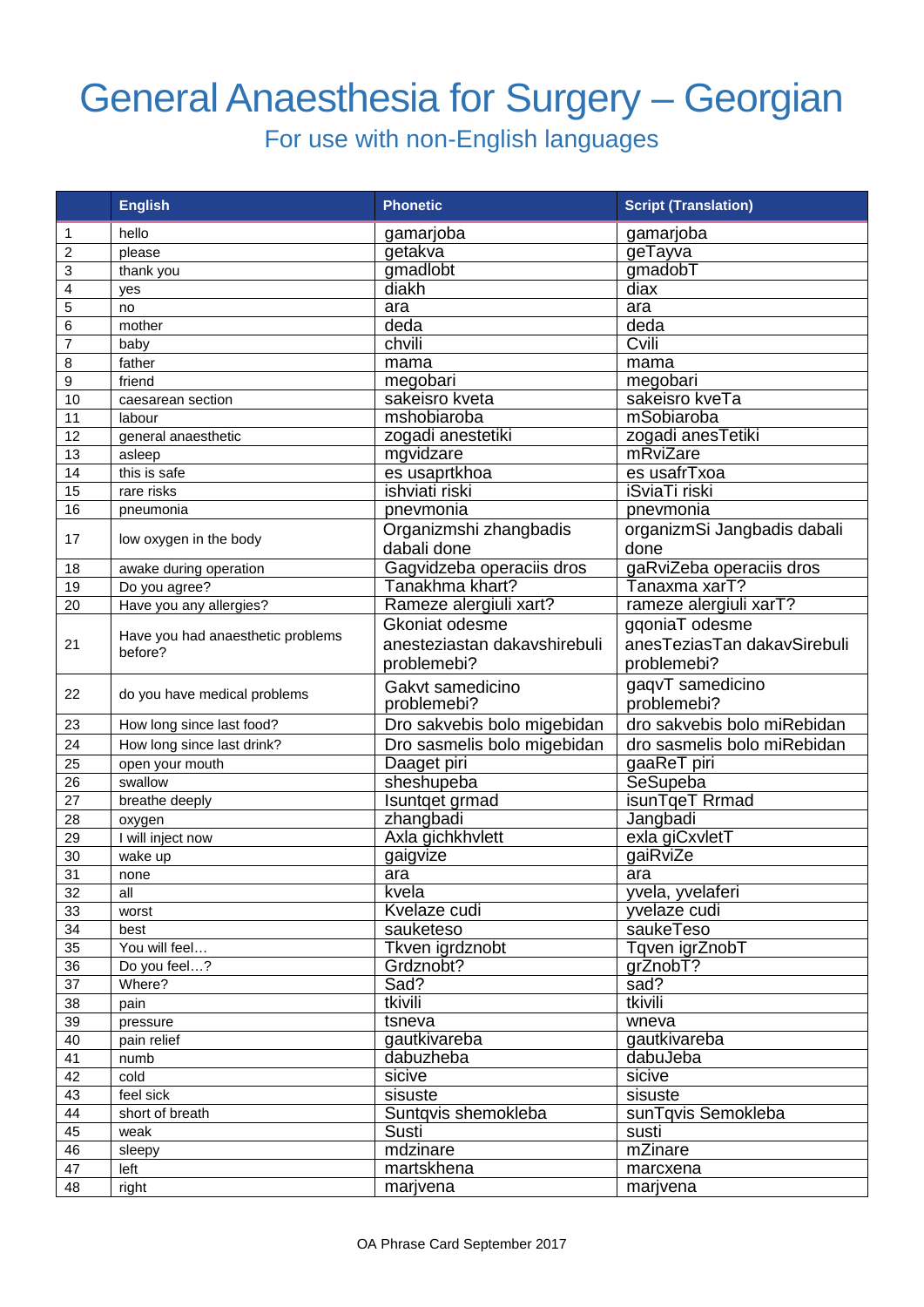| 49         | minute | tsuti           | wu               |
|------------|--------|-----------------|------------------|
| 50         | hour   | $\sim$<br>sddi. | --<br>coo<br>saa |
| -51<br>ا ت | day    | dae             | dRe              |

## This sheet gives terms in Georgian related to having **regional anaesthesia** for surgery / pain relief

|                | <b>English</b>                               | <b>Phonetic</b>                                            | <b>Script (Translation)</b>                               |
|----------------|----------------------------------------------|------------------------------------------------------------|-----------------------------------------------------------|
| 1              | hello                                        | gamarjoba                                                  | gamarjoba                                                 |
| $\overline{c}$ | please                                       | getakva                                                    | geTayva                                                   |
| 3              | thank you                                    | gmadlobt                                                   | gmadlobT                                                  |
| 4              | yes                                          | diakh                                                      | diax                                                      |
| 5              | no                                           | ara                                                        | ara                                                       |
| 6              | mother                                       | deda                                                       | deda                                                      |
| 7              | baby                                         | chvili                                                     | Cvili                                                     |
| 8              | father                                       | mama                                                       | mama                                                      |
| 9              | friend                                       | megobari                                                   | megobari                                                  |
| 10             | caesarean section                            | sakeisro kveta                                             | sakeisro kveTa                                            |
| 11             | labour                                       | mshobiaroba                                                | mSobiaroba                                                |
| 12             | spinal anaesthetic                           | spinaluri anestetiki                                       | spinaluri anesTetiki                                      |
| 13             | epidural anaesthetic                         | Epiduruli anestetiki                                       | epiduruli anesTetiki                                      |
| 14             | injection into back                          | Tselis areshi ineqcia                                      | welis areSi ineqcia                                       |
| 15             | pain relief                                  | gautkivareba                                               | gautkivareba                                              |
| 16             | contraction                                  | shekumshva                                                 | SekumSva                                                  |
| 17             | pain killing medicine                        | Gautkivarebis medicina                                     | gautkivarebis medicina                                    |
| 18             | you will be numb here                        | Aq dagibuzh debat                                          | aq dagibuJdebaT                                           |
| 19             | awake during operation                       | Gagvidzeba operaciis dros                                  | gaRviZeba operaciis dros                                  |
| 20             | this is safe                                 | Es usfrtkhoa                                               | es usafrTxoa                                              |
| 21             | Do you agree?                                | Tanakhma khart?                                            | Tanaxma xarT?                                             |
| 22             | Have you any allergies?                      | Rameze alergiuli xart?                                     | rameze alergiuli xarT?                                    |
| 23             | Have you had anaesthetic problems<br>before? | Gkoniat odesme anesteziastan<br>dakavshirebuli problemebi? | ggoniaT odesme anesTeziasTan<br>dakavSirebuli problemebi? |
| 24             | Do you have medical problems?                | Gakvt samedicino problemebi?                               | gaqvT samedicino problemebi?                              |
| 25             | stay still                                   | Ar gaindzret                                               | ar gainZreT                                               |
| 26             | turn to                                      | Shetrialdit                                                | SetrialdiT                                                |
| 27             | curl up                                      | Moikharet                                                  | moixareT                                                  |
| 28             | push here                                    | Daachire aq                                                | daaWire aq                                                |
| 29             | I will inject now                            | Gichkhvlett                                                | giCxvletT                                                 |
| 30             | none                                         | Arcerti                                                    | arcerTi, araferi                                          |
| 31             | all                                          | Kvela                                                      | yvela                                                     |
| 32             | worst                                        | Kvelaze cudi                                               | yvelaze cudi                                              |
| 33             | best                                         | Sauketeso                                                  | saukeTeso                                                 |
| 34             | You will feel                                | Tqven igrdznobt                                            | Tqven igrZnobT                                            |
| 35             | Do you feel?                                 | Grdznobt?                                                  | grZnobT?                                                  |
| 36             | Where?                                       | Sad?                                                       | sad?                                                      |
| 37             | pain                                         | Tkivili                                                    | tkivili                                                   |
| 38             | pressure                                     | Tsneva                                                     | wneva                                                     |
| 39             | pain relief                                  | Gautkivareba                                               | gautkivareba                                              |
| 40             | numb                                         | Dabuzheba                                                  | dabuJeba                                                  |
| 41             | cold                                         | Sicive                                                     | sicive                                                    |
| 42             | feel sick                                    | Sisuste                                                    | sisuste                                                   |
| 43             | short of breath                              | Suntqvis shemokleba                                        | sunTqvis Semokleba                                        |
| 44             | weak                                         | Susti                                                      | susti                                                     |
| 45             | sleepy                                       | Mdzinare                                                   | mZinare                                                   |
| 46             | left                                         | Martskhena                                                 | marcxena                                                  |
| 47             | right                                        | Marjvena                                                   | marjvena                                                  |
| 48             | minute                                       | Tsuti                                                      | wuTi                                                      |
| 49             | hour                                         | Saati                                                      | saaTi                                                     |
| 50             | day                                          | Dge                                                        | dRe                                                       |